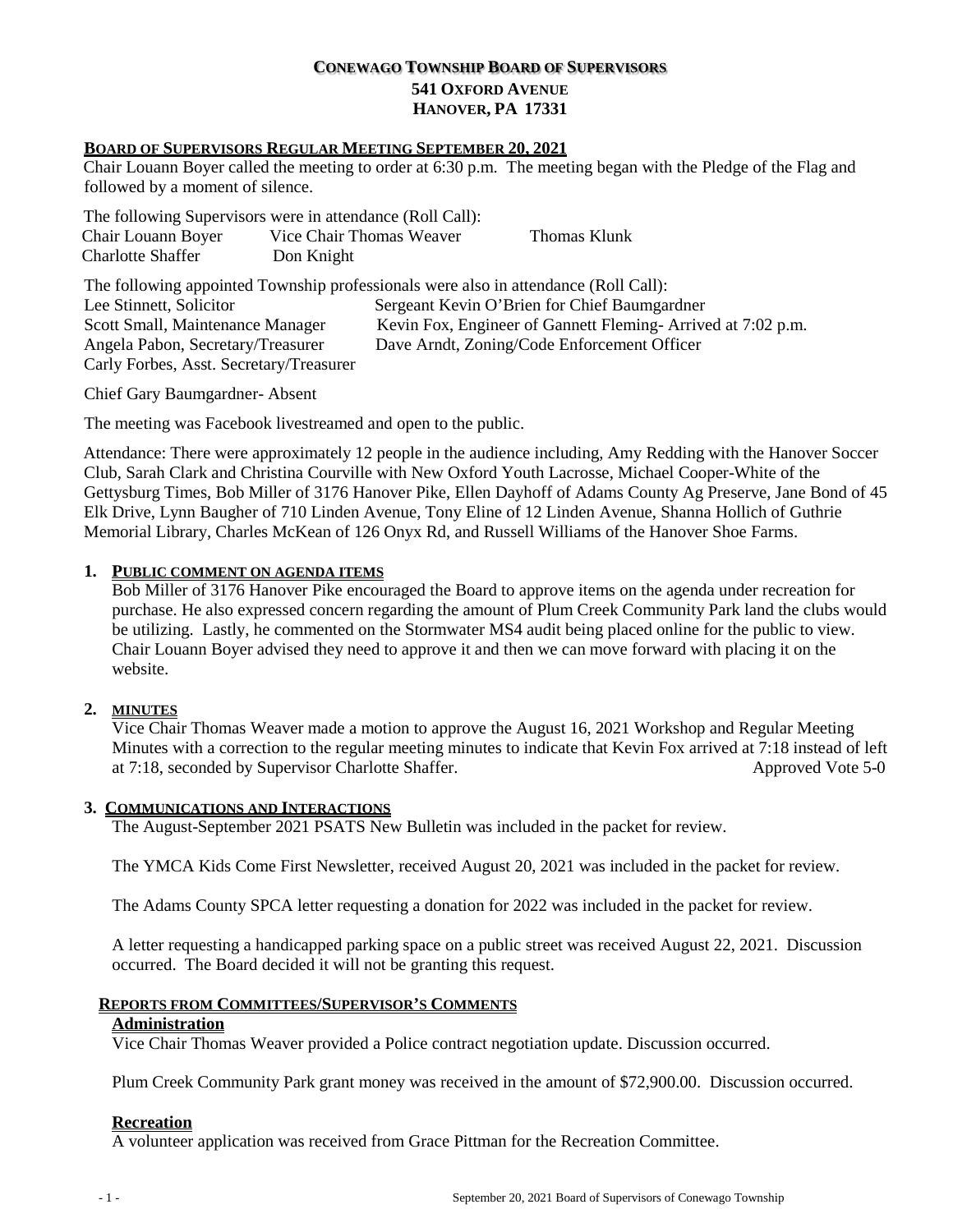A volunteer application was received from John Topper for the Recreation Committee, however he owns property in the Township but is not a Township resident and would not be able to serve on this committee.

Chair Louann Boyer advised she met with Grace Pittman and Averlon Hines regarding the Recreation Committee. She asked that Grace Pittman and Averlon Hines be appointed to the Recreation Committee. Discussion occurred.

Supervisor Charlotte Shaffer made a motion to table the Recreation Committee appointments until more than one Supervisor has the opportunity to meet with them, seconded by Vice Chair Thomas Weaver. Discussion occurred Approved Vote 4-1 Chair Louann Boyer voted against due to wanting to move forward with the Recreation Committee.

Vice Chair Thomas Weaver advised he believes there should be a discussion on the role of the Recreation Committee. Discussion occurred.

Dave Arndt, Zoning/Code Enforcement Officer asked for clarification on Chair Louann Boyer's vote being for or against the tabling of the Recreation Committee appointments. She advised she voted against the motion.

Supervisor Charlotte Shaffer made a motion to approve the purchases of a basketball hoop, fencing for the basketball court, two grills, horseshoe pits and picnic tables at Plum Creek Community Park, seconded by Vice Chair Thomas Weaver. Approved Vote 5-0

A \$2000.00 donation was received from Gettysburg Youth Soccer Club.

Amy Redding of Hanover Soccer Club discussed working with New Oxford Youth Lacrosse and Conewago Valley Soccer Club to share field space at Plum Creek Community Park.

Sarah Clark and Christina Courville of New Oxford Youth Lacrosse discussed their current field situation and moving to the fields in which Hanover Soccer Club would be utilizing.

Amy Redding provided a drawing to the Board of the area in which Hanover Soccer Club is proposing to use. Discussion occurred regarding the drawing and separate agreements for each club.

Vice Chair Thomas Weaver made a motion to enter into agreements with Hanover Soccer Club for a 2 year arrangement and renewal with New Oxford Youth Lacrosse for a 2 year arrangement with agreements that are consistent with our previous agreements for use of the park for the 2022 and 2023 season up to 12 acres shared, seconded by Supervisor Don Knight. Approved Vote 5-0

Amy Redding of Hanover Soccer Club asked about placing a shed at the park and was advised to work with Scott Small, Maintenance Manager.

### **ELLEN DAYHOFF OF ADAMS COUNTY AG PRESERVE**

Ellen Dayhoff of Adams County Ag Preservation provided the Board with a map to identify the location in which would be discussed.

Russell Williams provided background on the Hanover Shoe Farms and placing the farms in the Ag Preserve Program.

Ellen Dayhoff advised of the 4 farms in which the county applied for federal money, 2 of which are in Conewago Township. She also advised they are applying for federal money for the Stoner Farm, application 29 which is 286 acres.

Ellen Dayhoff discussed applications 26 and 37 which are both farms in which Adams County would like to partner with the Township. They are 80 acres and 56 acres. This would cost just over \$400,000.00. Discussion occurred on providing information to other farm owners to see if anyone else is interested in the program.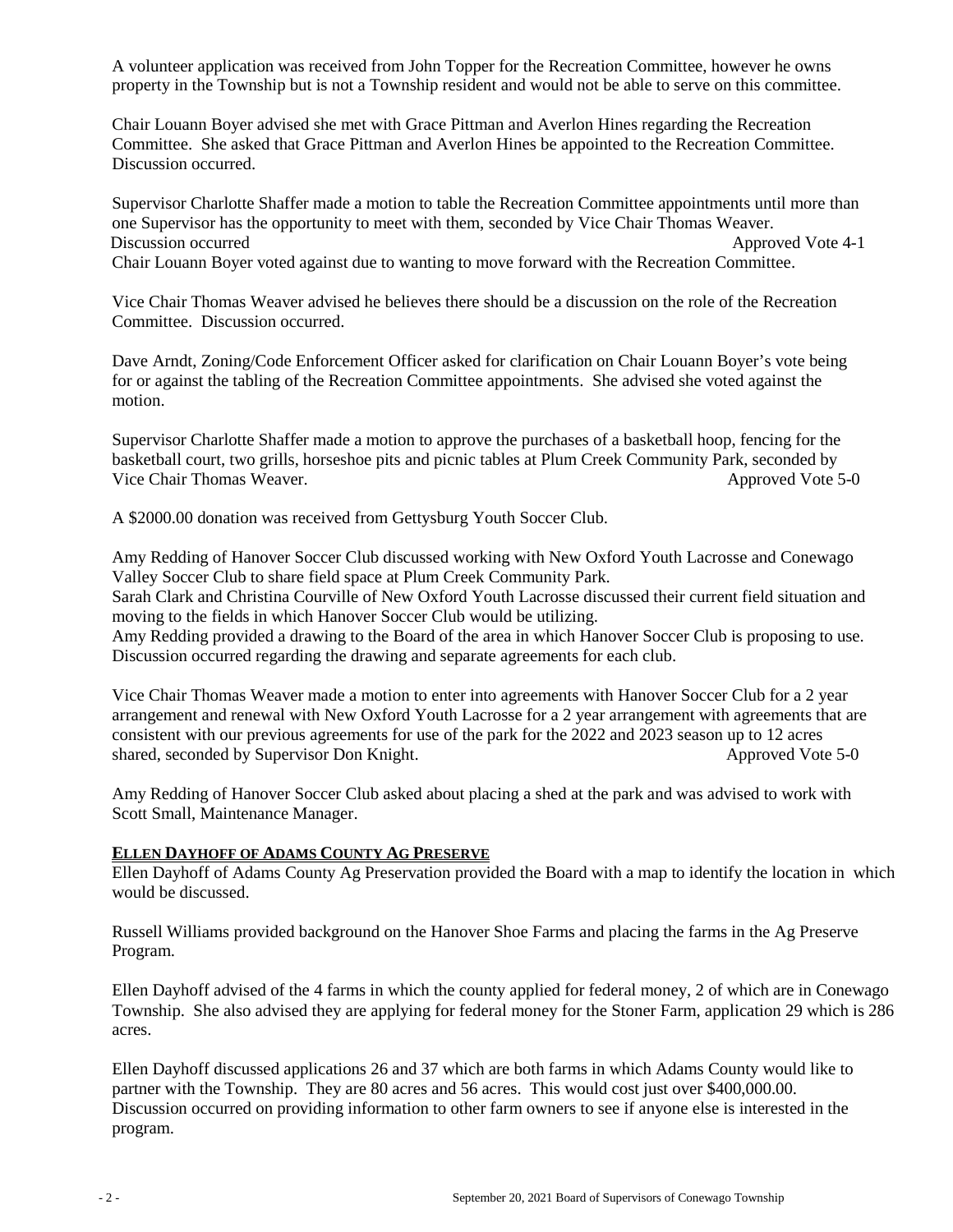Discussion occurred regarding funding and the Board discussed the map among themselves.

Ellen Dayhoff explained the deed restrictions that come with becoming an ag preserved property. Discussion occurred.

Vice Chair Thomas Weaver made a motion to allocate up to \$400,000 for agricultural easements for 80 acres and 56 acres of applications ranked numbers 8 and 21 as presented on the map, seconded by Supervisor Charlotte Shaffer. Approved Vote 5-0

Discussion occurred on doing a public forum to let farm owners know about the program.

Ellen Dayhoff of Adams County Ag Preservation and Russell Williams of Hanover Shoe Farms left the meeting at 7:39 p.m.

### **STORMWATER**

The Stormwater MS4 Audit was completed and no violations were found. Scott Small discussed the audit.

Discussion occurred regarding the Blettner Basin fencing. Scott Small, Maintenance Manager, advised Security Fence is coming out to give estimates to complete the fence on Wednesday. He also discussed completing the basketball court fencing which was approved earlier in the meeting. Discussion occurred.

Discussion occurred on the O & M Agreement for Conewago Holdings which was included in the packet.

Vice Chair Thomas Weaver made a motion to approve the O & M Agreement with Conewago Holdings, 660 Edgegrove Road, seconded by Supervisor Don Knight. Approved Vote 5-0

### **PENSION**

Vice Chair Thomas Weaver made a motion to approve the Non-uniformed Defined Contribution Pension Resolution 2021-X and Uniformed MMO Resolution 2021-Y, seconded by Supervisor Charlotte Shaffer.

Approved Vote 5-0

#### **REPORT FROM SECRETARY-TREASURER**

Supervisor Charlotte Shaffer made a motion to approve the Secretary/Treasurer's Report seconded by Supervisor Don Knight. Approved Vote 5-0

Supervisor Don Knight made a motion to approve the bills paid/to be paid, August 13, 2021 to September 17, 2021, seconded by Vice Chair Thomas Weaver. Approved Vote 5-0

### **REPORTS FROM DEPARTMENTS**

### **Police**

Sergeant O'Brien provided the Police Department Report in place of Chief Baumgardner.

The Police Department's August report and newsletter were enclosed in the packet for review.

Sergeant O'Brien advised the Board of the following:

The Statistics are available online for the public.

The Pennsylvania State Police (PSP) audit is complete.A few minor items were identified but it was a good audit.

On September 15, 2021, the Police Department provided a tour to Grace Christian Homeschoolers totaling approximately 30 children and 15 to 20 parents.

Supervisor Charlotte Shaffer made a motion to approve the purchase of new Tasers, seconded by Chair Louann Boyer.

Sergeant O'Brien advised the total quote for Taser is \$15,180.79. Discussion occurred. Approved Vote 5-0

A letter of professional service was provided to Officer Freeman for his service during Hurricane Ida.

A letter of professional service was written for SAVES as well for their service during Hurricane Ida.

### **Township Solicitor Lee Stinnett**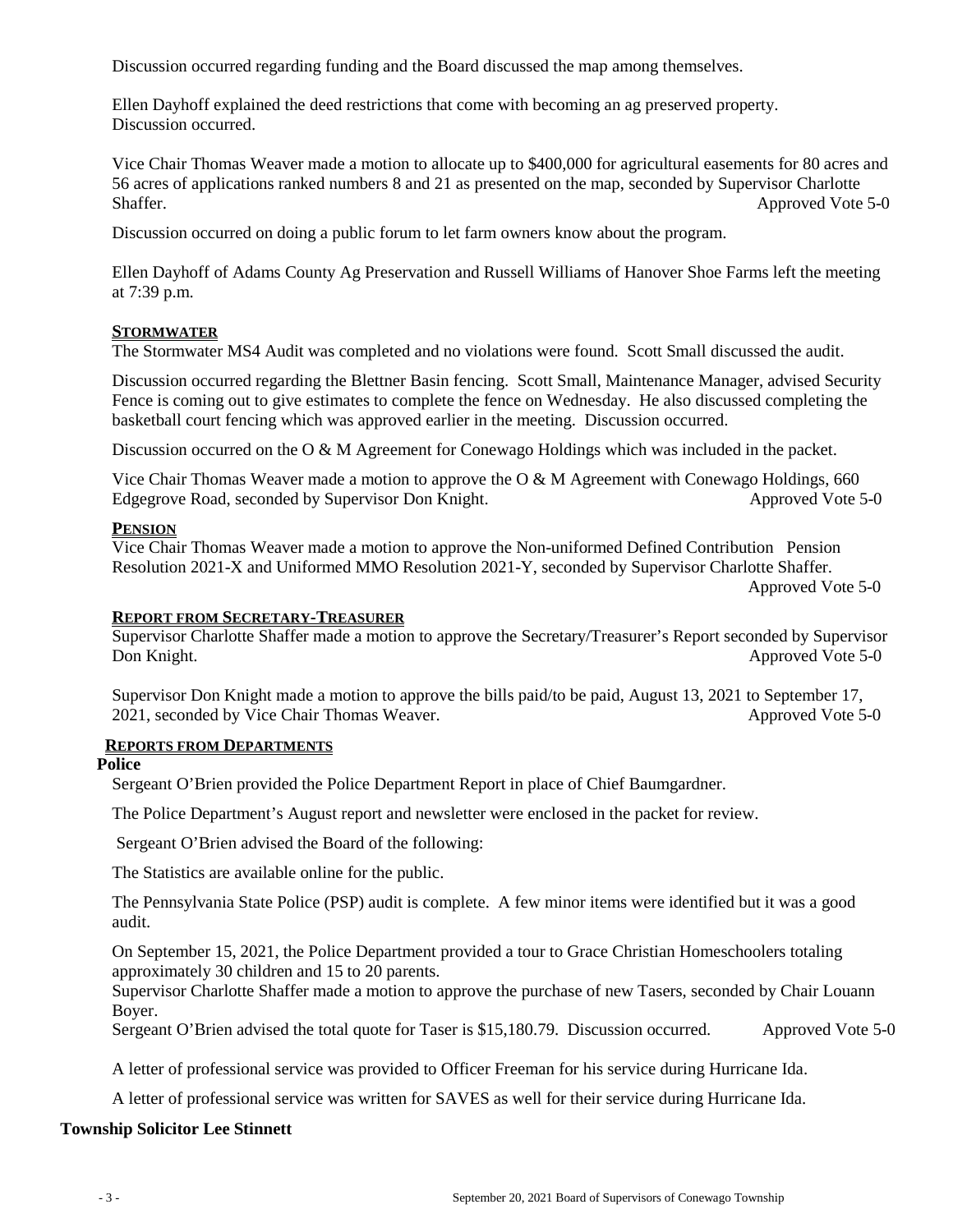Lee Stinnet, Solicitor, advised we have not received the penalty payment from Waste Management in response to the letter sent so he will be following up with them.

### **Maintenance Department**

The Maintenance report was included in the packet for review.

Scott Small, Maintenance Manager, advised the Board of the following:

They filled 5 gaylords during Electronic Recycling. Discussion occurred.

The cleaning contract is up for renewal. We are getting quotes to compare.

## **4. CODE ENFORCEMENT**

Zoning/Code Enforcement Officer, Dave Arndt, reviewed his monthly report, dated September 14, 2021.

## **5. SUBDIVISION/LAND DEVELOPMENT**

The Planning Commission draft meeting minutes for September 2, 2021 were included in the packet for review.

Supervisor Charlotte Shaffer made a motion to approve the releasing of the remaining bond amount of \$4,500.00 for Smith's Specialized Automotive, seconded by Vice Chair Thomas Weaver. Approved Vote 5-0

The Adams County Transportation organization would like to meet with the Township to discuss the long-range transportation plan. Discussion occurred. The Board of Supervisors asked that Dave Arndt, Zoning/Code Enforcement Officer check with Adams County on their availability for November 15, 2021 and if that doesn't work, October 13, 2021.

## **6. ZONING**

There were 2 Zoning Hearings scheduled for October 1, 2021 which were cancelled due to Flooding. The 2 Zoning Hearings were rescheduled for October 29, 2021. One hearing is for a set-back variance for Bobcat's display area and the second hearing is for a special exception for a use variance for 701 Third Street.

There will be no Zoning Hearing Board Meeting on October 6, 2021.

A bond was received today for the 214 Ram Drive project in the amount of \$177,349.70.

## **Township Engineer (Kevin Fox, Gannett Fleming, Inc.)**

The Engineer's report for August was included in the packet for review.

Vice Chair Thomas Weaver made a motion to approve the application for payment for the 2021 Street Maintenance Project in the amount of \$127,446.36, seconded by Supervisor Don Knight.

Approved Vote 5-0

Kevin Fox, Township Solicitor, discussed the financial security reduction request of \$61,000.00 by Centennial Acres. He advised that while this is for the sanitary sewer, the financial security for the Township and the Municipal Authority was combined therefore, the Board must vote because the Township controls the financial security.

Supervisor Charlotte Shaffer made a motion to reduce Centennial Acres security by \$61,000.00, seconded by Vice Chair Thomas Weaver. Approved Vote 5-0

The Board advised they do not have an Engineer's Report.

Kevin Fox, Township Engineer, discussed Chapel Ridge Phase II and advised the Municipal Authority Board denied dedication of the sanitary sewer.

Supervisor Charlotte Shaffer made a motion to approve the Chapel Ridge Phase II, dedication of streets with the condition that rec drawings will be provided and a maintenance bond will be submitted, seconded by Supervisor Don Knight. Discussion occurred. Approved Vote 5-0

Kevin Fox, Township Engineer, advised chapter 145 will need to be updated regarding the speed limits for the streets.